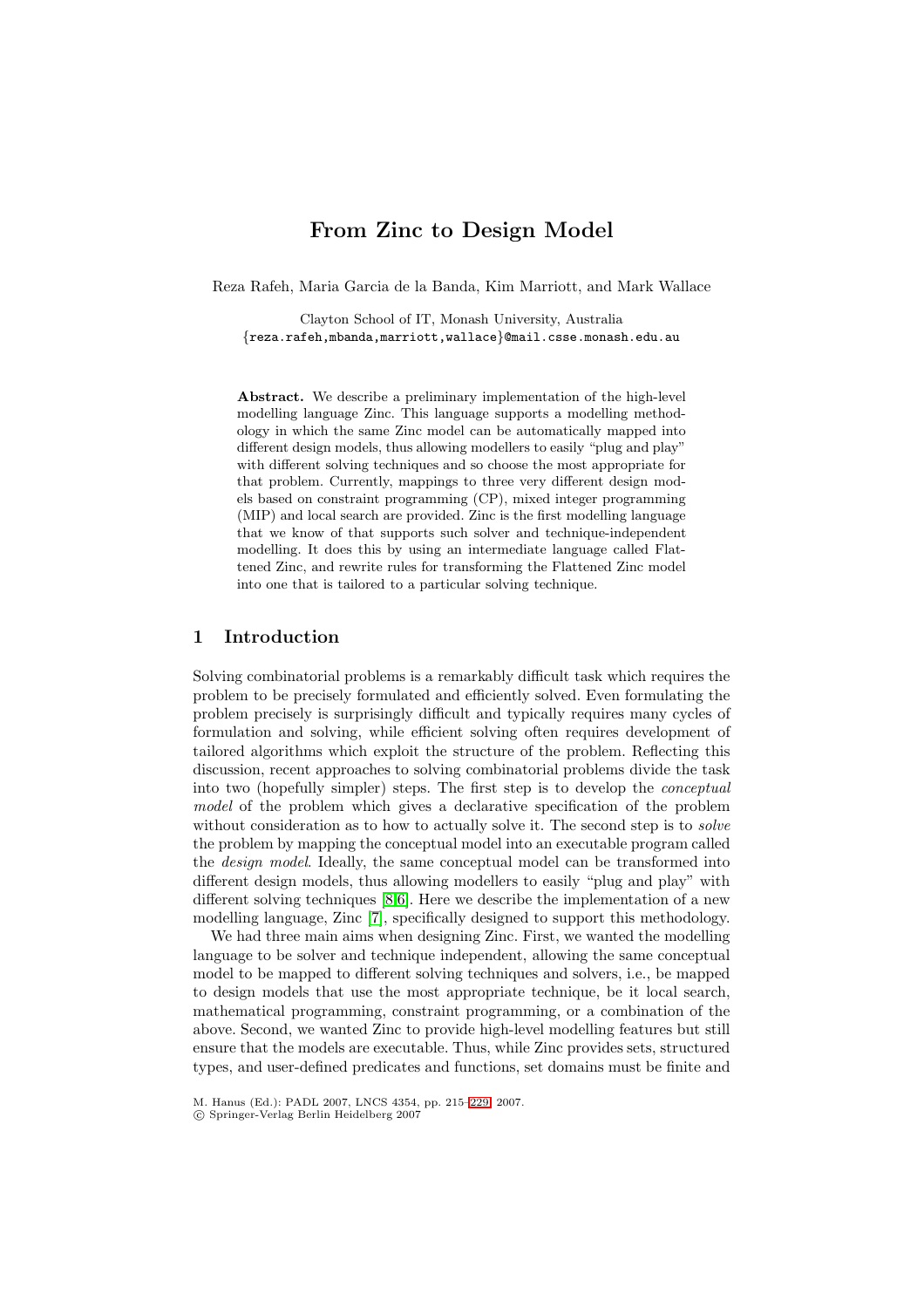

**Fig. 1.** Mapping a Zinc conceptual model to different decision models

recursion is restricted to iteration so as to ensure that evaluation terminates. And third, we wanted Zinc to have a simple, concise core that can be readily extended to different application areas by allowing Zinc users to define their own application specific library predicates, functions and types.

<span id="page-1-0"></span>Of course there is considerable tension between these aims, since the higherlevel the modeling language, the greater the gap between the conceptual model and the design model. The main contribution of this paper is to demonstrate that it is possible to map conceptual models written in a high-level modeling language, namely Zinc, into very different design models without introducing unnecessary overhead. This significantly extends our understanding of modeling language implementation since previous modelling languages and their implementations have been closely tied to specific underlying platforms and solving technologies. Note that, at this stage our objective is merely to minimise overhead, rather than competing with a directly encoded design model. In the future, we intend to build up a sufficiently broad range of transformations capable, under user control, of mapping a Zinc model to the best (known) possible design model.

Integral to the successful solver-independent implementation of Zinc is the use of an intermediate modelling language, called Flattened Zinc, to bridge the gap between conceptual and design model. Flattened Zinc is a subset of Zinc which is designed to be simple and low-level enough to be significantly closer to the decision model, yet sufficiently high-level to specify suitable intermediate models for all solvers. Therefore, it allows only simple constraints and data types.

The translation process from the conceptual model consisting of a Zinc model and instance specific data (optionally given in separate data files), to different design models is shown in Figure 1. The first step takes a Zinc model and performs syntax, semantics and type checking (which includes adding explicit coercions). The second step adds to the compiled Zinc model the information contained in the associated data file(s) (if any), and generates the Solver-Independent Flattened Zinc Model (SI-FZM) i[nst](#page-1-0)ance. This step is described more fully in Section 3. The advantage of first producing an SI-FZM model is that many common aspects of the mapping to the decision model can be performed during the Zinc to SI-FZM translation, thus reducing the burden when developing mappings to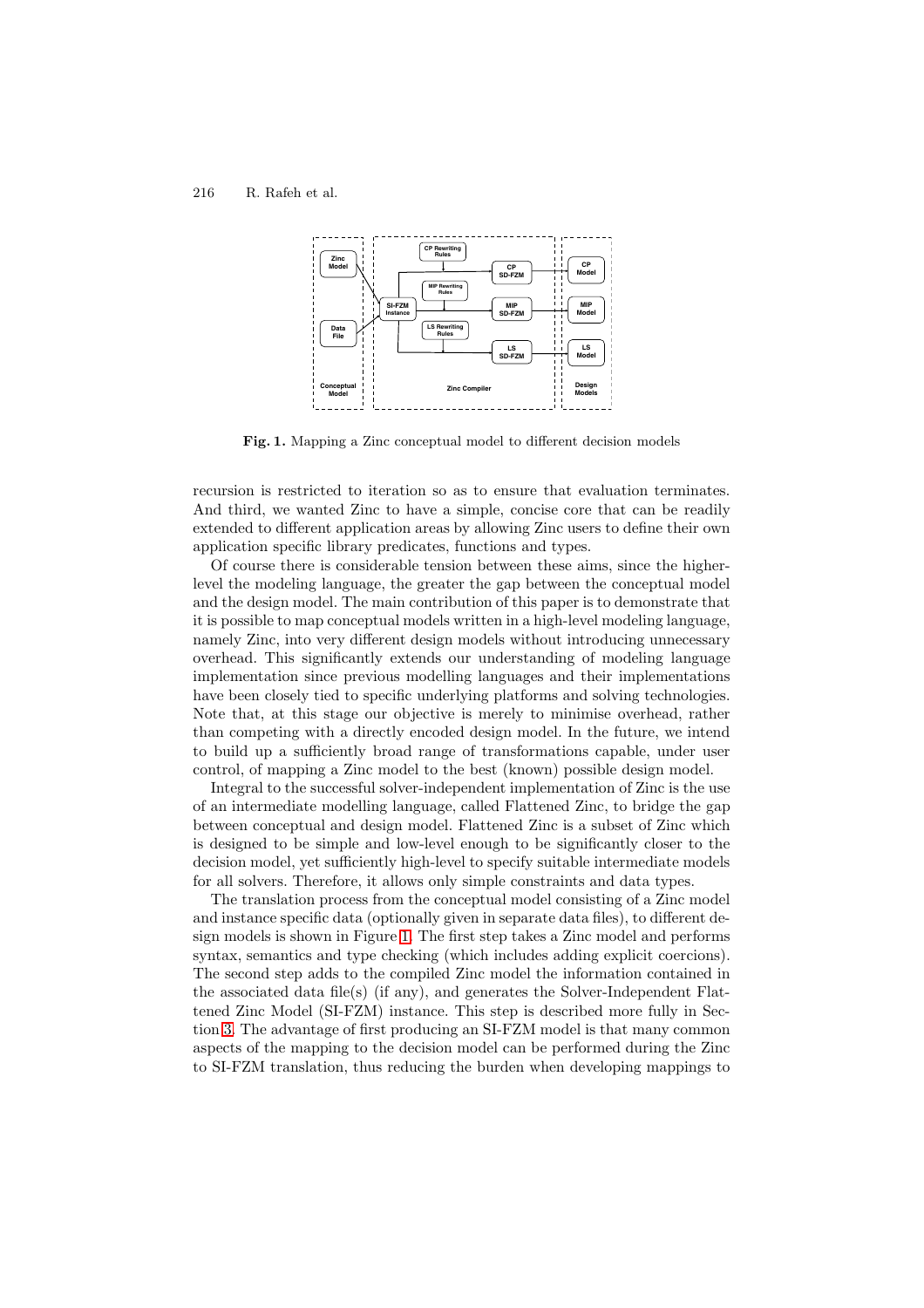new solvers. In the third step rewrite rules are used to translate the SI-FZM into a Solver-Dependent Flattened Zinc Model (SD-FZM). As the name suggests, the rewrite rules used in this process depend on the target design model, and rewriting produces a Flattened Zinc model which is very close to the final design model. The mapping process is discussed in more detail in Section 4. The final step is to take the SD-FZM model and perform the minor syntactic rewriting required to generate the design model for a particular solving platform.

In our prototype implementation the Zinc model can be mapped into one of three design models, all of which are implemented in ECLiP[Se.](#page-7-0) The first design model uses the standard constraint programming (CP) approach of a complete tree search with propagation based finite domain and set solvers. The second model is also complete but uses mathematical programming techniques, i.e. a Mixed Integer Programming (MIP) solver, while the third design model performs an incomplete search using local search methods. These are described and evaluated in Sections 5 and 6.

Modelling languages for specifying constrained optimization problems are one of the success stories of declarative programming. The first modelling languages, such as AMPL [4], provided little more than the ability to specify linear inequalities. More recent langua[ges](#page-9-0) are [c](#page-11-0)onsiderably more expressive. Some are based on specification languages, e.g. ESRA [3] and ESSENCE [5], while others provide more programming language like features, e.g. OPL [13] and Localizer [10]. Zinc is somewh[at](#page-14-3) similar to OPL but extends it by allowing constrained types and user-defined functions and predicates. The main innovation in Zinc is the ability to map a conceptual model to d[esig](#page-14-4)n models based [on](#page-14-5) very different solving techniques. Other modelling languages have been de[sign](#page-14-6)ed for a partic[ula](#page-14-7)r underlying platform and solving technology. For example, AMPL is designed to interface to MIP solvers, ESSENCE is intended for propagation-based solvers, and Localizer was designed to map down to a local search engine. Although OPL models are automatically mapped to an underlying hybrid mathematical programming (MIP) and constraint programming library, the user cannot control the mapping to the same conceptual model of different design models. Also related is the mapping language Conjure [6], which uses rewrite rules to map ESSENCE models to an OPL-like language called ESSENCE'. The main difference is that while rewriting in Conjure produces alternative models for the same underlying solver, in Zinc it produces different models only for different solvers, tailoring the original model to the specifi[c s](#page-14-1)olver. Furthermore, to the best of our knowledge, a compiler for ESSENCE' has not been implemented yet.

### **2 Background: The Zinc Modelling Language**

Zinc is a functional language with simple, declarative semantics. It provides: mathematical notation-like syntax (including automatic type coercions and operator overloading); expressive constraints (finite domain and integer, set and linear arithmetic); separation of data from model; high-level data structures and data encapsulation (including constrained types); user defined functions and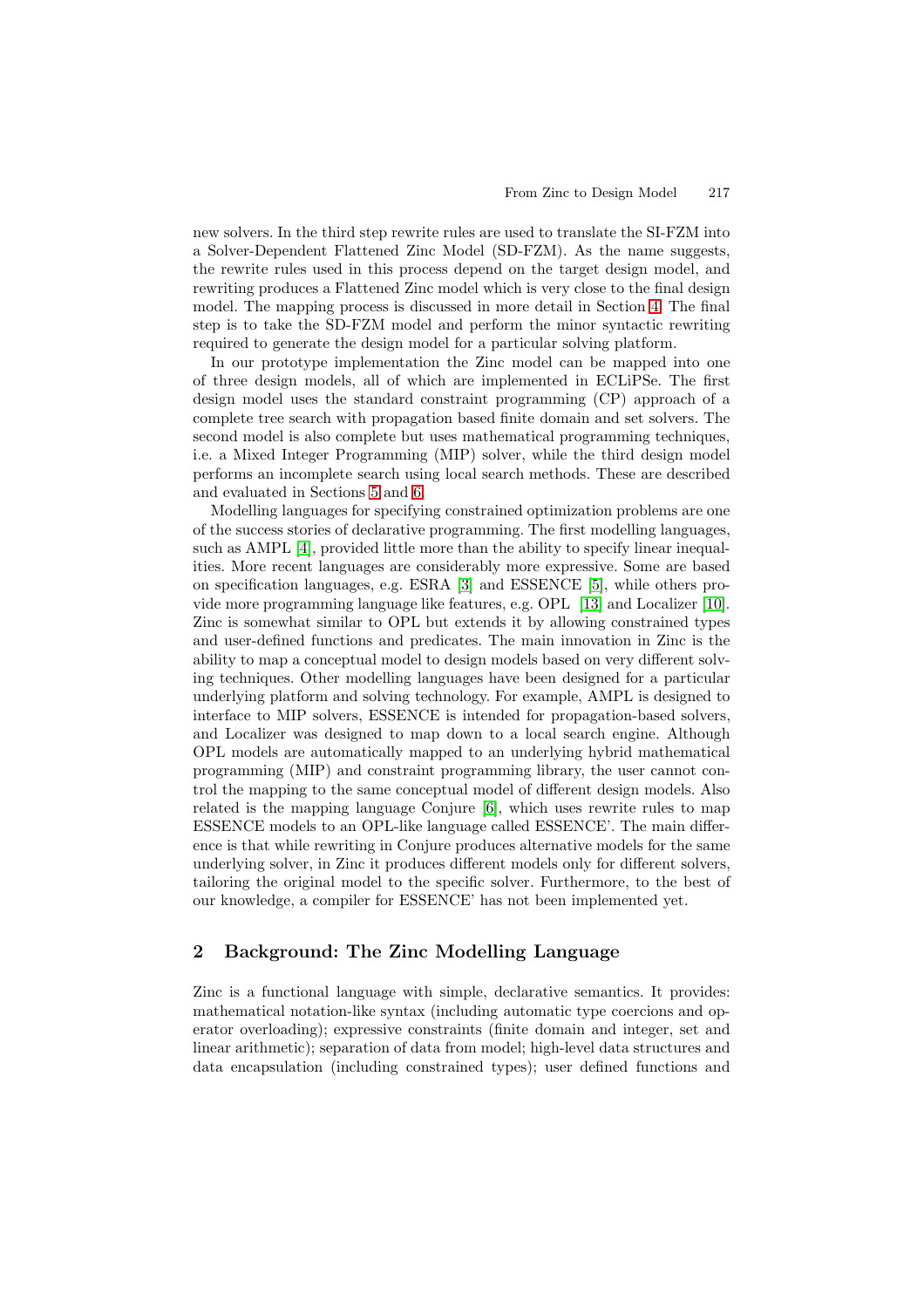```
218 R. Rafeh et al.
enum Customers ;
enum Products ;
array[Products] of set of Customers: Ordered ;
type Time = 1..card(Products) ;
array[Time] of var Products: Assign ;
array[Time] of var set of Customers: OpenStacks ;
constraint alldifferent([Assign[T] | T in Time]) ;
constraint forall(T in Time)
             (OpenStacks[T] ==
                 allunion (Ti in 1..T) Ordered[Assign[Ti]]
                 intersect
                 allunion ( Ti in T..card(Products) ) Ordered[Assign[Ti]]);
minimize max([ card(OpenStacks[T]) | T in Time]) ;
```
**Fig. 2.** Zinc model for the Minimisation of Open Stacks Problem (MOSP)

constraints. We illustrate some of these features by means of a simple example. For more details the interested reader is referred to our earlier paper [7] which discusses the modelling capabilities of Zinc more fully.

<span id="page-3-1"></span><span id="page-3-0"></span>Example 1. A Zinc model for the Minimisation of Open Stacks Problem (MOSP) is shown in Figure 2. In MOSP, a factory can manufacture a number of [pr](#page-14-2)oducts but only one at a time. Once a product in a customer's order starts being manufactured, a stack is opened for that customer to store their products. Once all products for a customer are manufactured, the order is sent and the stack closed. The MOSP [15] ai[ms](#page-3-0) at determining the time sequence in which products should be manufactured in order to minimise the maximum number of open stacks.

The first three lines of the model define the parameters: two enumerations Customers and Products, and an array Ordered indexed by Product containing the set [of](#page-14-8) Customers who ordered that Product. Next, the two arrays of decision variables are declared where the var keyword is used to distinguish decision variables from parameters. The array Assign which assigns to each Time in the sequence a given Product to be manufactured, and the array OpenStacks which is constrained so that OpenStacks [T] is the set of Customers whose stacks are open at time T. The two following constraints indicate that (1) all products in array Assign must be different (i.e., each product is manufactured only once), and (2) the number of open stacks at time T is the intersection of those customers who ordered products manufactured before or at T and those who ordered products manufactured after or at T.

Data for the model can be given in a separate data file as, for example:

enum Customers =  ${C1, C2, C3, C4, C5};$ 

enum Products = {P1, P2, P3, P4};

Ordered =  $[P1:\{C1, C3, C5\}, P2:\{C2, C4\}, P3:\{C2, C3, C4\}, P4:\{C1, C5\}];$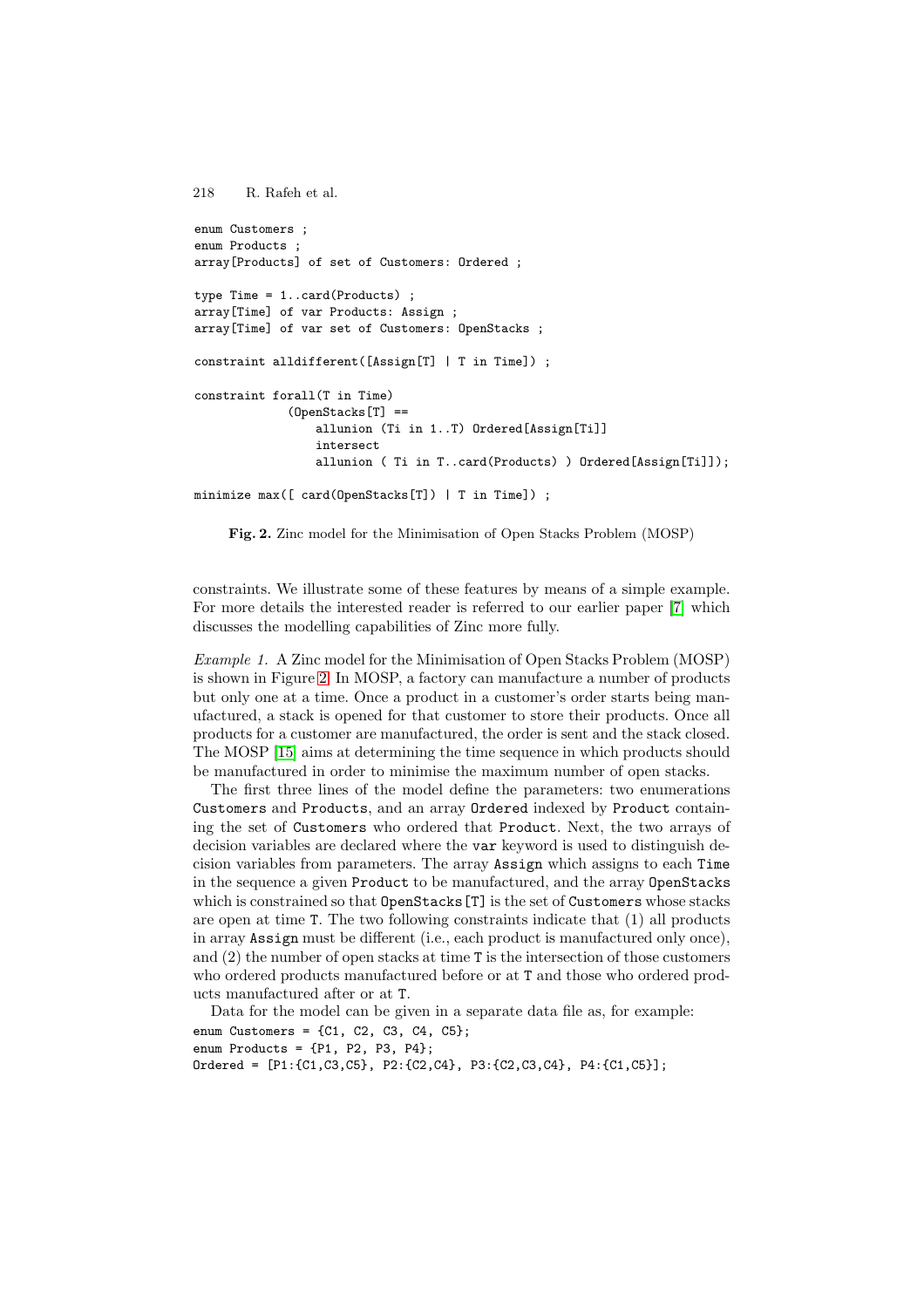List, set and array comprehensions provide the standard iteration constructs in Zinc. Other iterations such as forall, max, allunion and sum are defined as Zinc library functions based on the built-in function  $fold1(F,L,Z)$ , which applies the binary function F to each element in list L (working left-to-right) with the initial accumulator value set to Z. For example, the definition of allunion is

function var set of  $T:$ allunion(list of var set of  $T:L$ )=foldl(union(), $L$ , $\{\}$ );

where  $T$  is a type variable. Any constraint or function  $F$  (including user-defined functions or predicates) that takes a single list comprehension as an argument, can be called using the mathematical-like syntax  $F(G)$  E, which is equivalent to  $F([E | G]).$  Thus, for instance, allunion (Ti in 1..T) Ordered [Assign[Ti]] is syntactic sugar for allunion([Ordered[Assign[Ti]] | Ti in 1..T]).

One of the novel features of Zinc not illustrated in the previous example is that types can have an associated constraint on elements of that type. This generalises the idea of constrained objects [9] and allows to the modeller to specify the common characteristics that a class of items are expected to have. Two examples are:

#### type  $PosInt = (int:x where x>0);$

record Activity = (var int: start, end, du[rat](#page-14-9)ion) where end=start+duration;

Zinc provides the standard comparison and equality operators, including the alldifferent constraint. These are polymorphic since all base types are totally ordered and overloaded versions of the operators are generated automatically for each user-defined type (using a lexicographic ordering for compound types).

Zinc allows constraints and variables to be annotated by classes which can contain attributes. These do not change the semantics of the model but can be used to guide generation of a decision model for a particular solver or solving technique. For instance, the annotation  $penalty(p)$  on a constraint indicates that with local search that constraint will be treated as a "soft" constraint with penalty p for violation.

### **3 Solver-Independent Flattened Zinc Model (SI-FZM)**

<span id="page-4-0"></span>As we have seen, Zinc is a very high-level, expressive modeling language. While this makes it ideal for developing conceptual models, it also introduces a considerable gap between the conceptual Zinc model and an associated design model targeted to a specific solver and search technique. The first step in bridging this gap is to translate the conceptual Zinc model into the Solver-Independent Flattened Zinc Model (SI-FZM). This is an intermediate representation oriented towards computer implementation, but still as solver-independent as possible. The SI-FZM is written in a subset of the Zinc language called Flattened Zinc which omits features of the Zinc model that make it user friendly, while preserving any features that could be used to support solver or search heuristics.

The first step to generate the SI-FZM instance from a Zinc model and its associated data file(s) is to insert all assignment statements from the data file(s) into the model. From then on, one or more of the following steps are performed to every statement in the problem instance: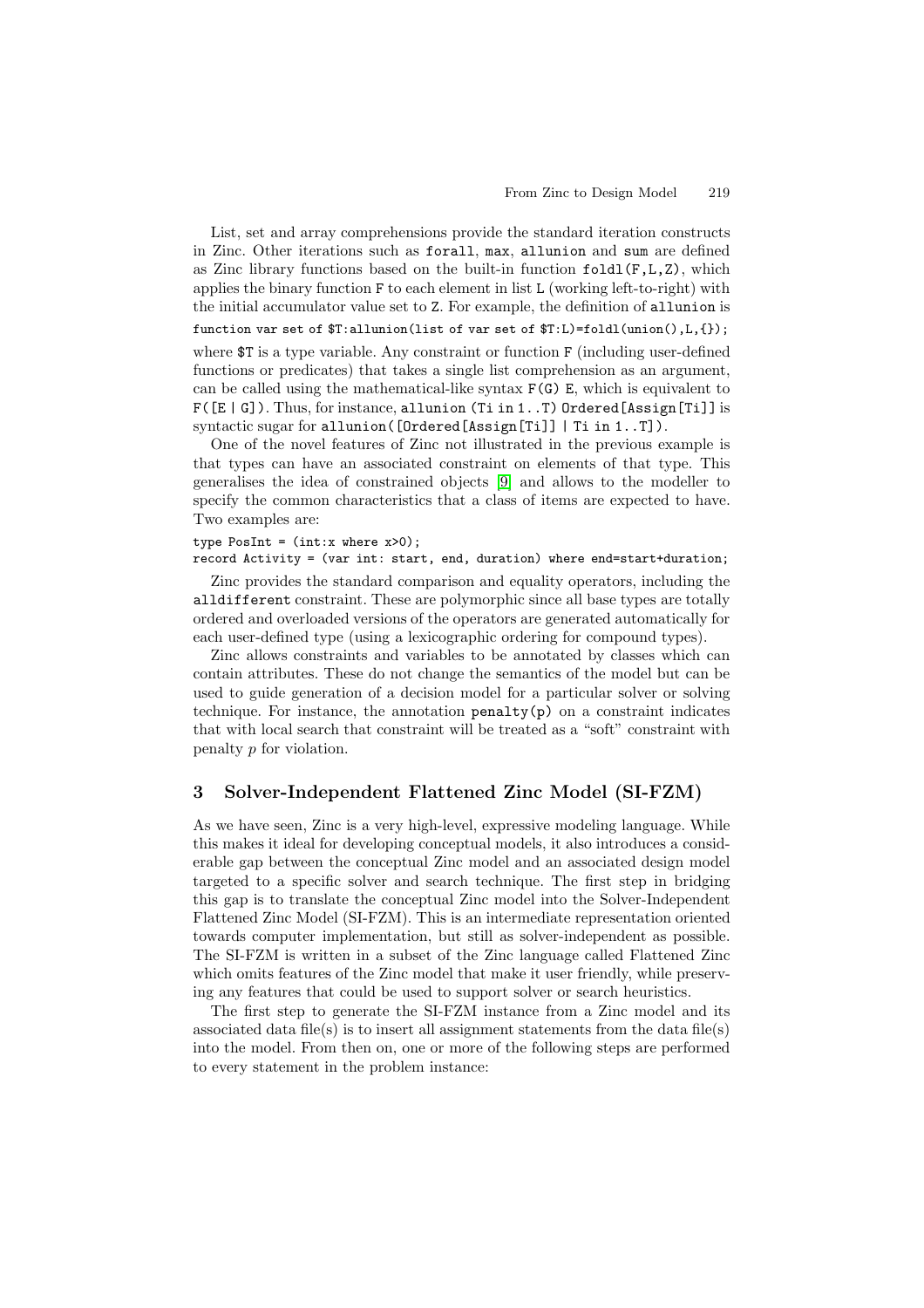- **–** Evaluate all parameters and check the associated integrity constraints are satisfied.
- **–** Determine an initial domain or range for all decision variables.
- **–** Simplify record types by (a): replacing all records by tuples, (b) flattening tuples of tuples into a single tuple, and (c) appropriately replacing field access in the constraints by the contents of the field addressed.
- **–** Replace enumerated types by integer range types, and constraints over enumerated types by the appropriate integer constraints.
- **–** Check that predicates and functions are sufficiently instantiated. For example, foldl requires its second argument to be a list of known length.
- **–** Unfold the user-defined library and built-in predicates and functions such as foldl. Note that this may introduce new variables due to the formal parameters and to the existence of local variables in the definitions.
- **–** Insert constraints arising from constrained objects, i.e., from the constraints associated with types. If these involve only parameters, check that they hold.
- **–** Simplify arrays and lists by rewriting them to be one-dimensional arrays with an integer index set starting from 1, and appropriately updating computation of the array index in constraints.
- **–** Translate variable sets of structured types into variable sets over integers and add a constraint mapping the structured type elements to integers. This is also used to flatten sets of sets into linked sets of integers. For instance:

```
var set of {{2,5},{1,3,6},{1,2}}: S1;
var set of {{2,5},{1,2},{3,4}}: S2;
constraint S1 intersect S2 == \{1,2\};
```
is translated to (assuming the encoding starts from 1):

var set of  $\{1,2,3\}$ : S1; var set of  $\{1,3,4\}$ : S2; constraint S1 intersect S2 == 3;

**–** Separate the logical combination of constraints from the constraints themselves, using reification, i.e., substituting c by  $\text{reify}(c,T)$  which constrains Boolean variable  $T$  to be true iff  $c$  holds. For example, the constraint  $c \equiv (x \leq y \lor x \leq z) \land (x > w)$  is substituted by:

```
constraint reify(x \le y, T1); constraint reify(x \le z, T2);
constraint reify(x > w, T3); constraint T4 = T1 \/ T2 ;
constraint T4 / T3 ;
```
Note that reification is performed after unfolding predicates and functions, leaving only constraints defined by the underlying solvers. For constraints whose reification - and more specifically negation - is not supported by the solver, e.g. linear constraints in continuous variables, the reification is implemented using a specific transformation (in this case adding an  $\epsilon$  so  $\neg X \geq Y$ is transformed to  $X \leq Y - \epsilon$ 

Termination of the Zinc flattening is guaranteed as long as the unfolding of predicates, functions and iterators terminates, and only finitely many new variables are introduced. These conditions are guaranteed by the Zinc syntax.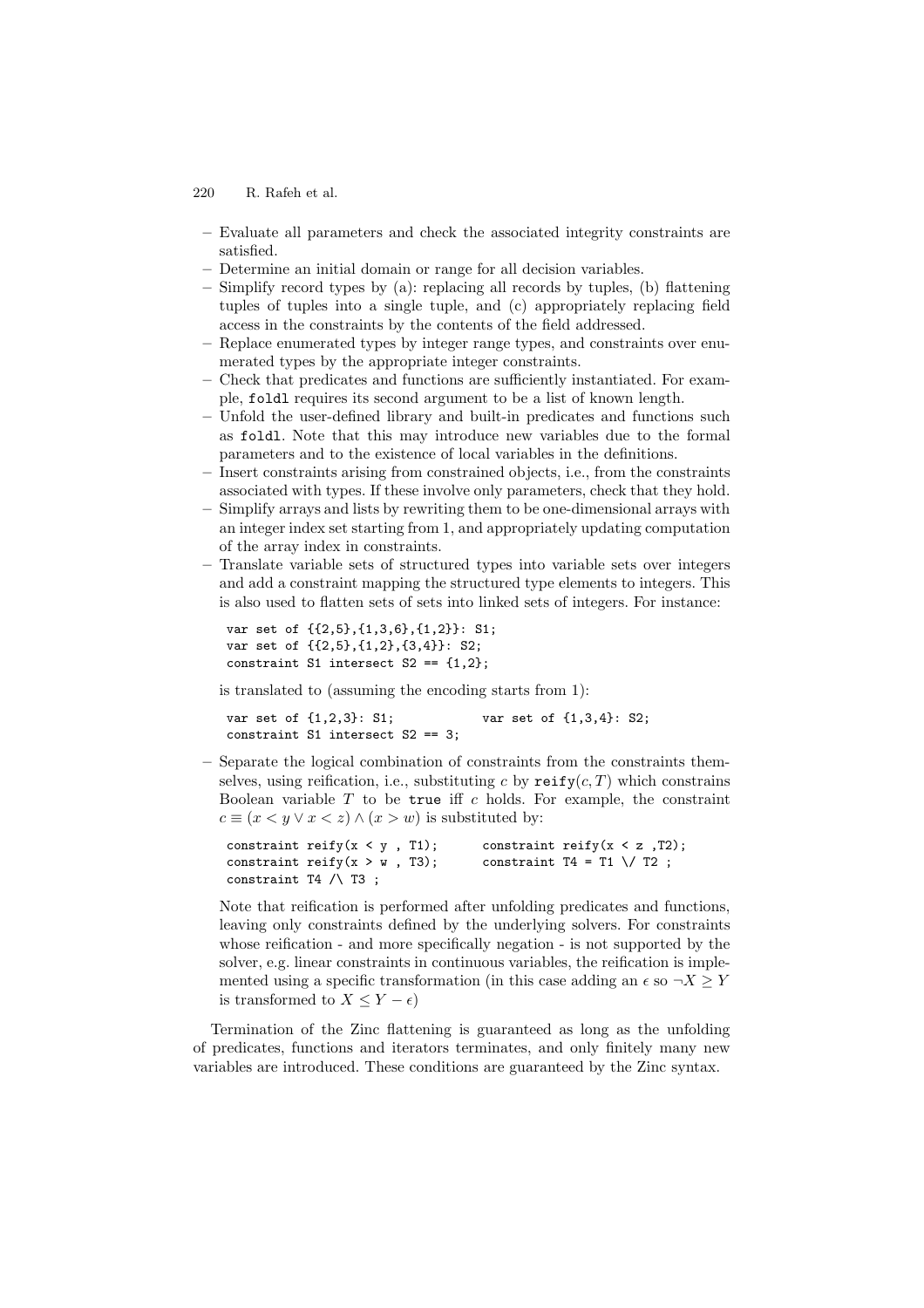We will illustrate some of these operations using the Zinc MOSP model given in Figure 2 with the data file of Example 1. The arrays Assign and OpenStacks which mapped Time to Products and to set of Customers, respectively, are translated into the FZM code:

array[{1, 2, 3, 4}] of var 1..4 : Assign ;  $array[{1, 2, 3, 4}]$  $array[{1, 2, 3, 4}]$  $array[{1, 2, 3, 4}]$  of var set of  $1..5:$  OpenStacks ;

where the index type Time has been replaced by its range value 1..4 (represented using the more general set  $\{1,2,3,4\}$ , and the enumerated types Products and Customers have been replaced by ranges 1..4 and 1..5, respectively. Next, the alldifferent([Assign[T] | T in Time]) constraint is translated as:

constraint alldifferent([Assign[1], Assign[2], Assign[3], Assign[4]]);

and the forall constraint is unfolded to give the four OpenStacks elements: constraint

 $OpenStacks[1] == (T_1)$  intersect  $(T_1$  union  $T_2$  union  $T_3$  union  $T_4)$  $\land$  OpenStacks[2]==(T\_1 union T\_2) intersect (T\_2 union T\_3 union T\_4) /\ OpenStacks[3]==(T\_1 union T\_2 union T\_3) intersect (T\_3 union T\_4)  $\land$  OpenStacks[4]==(T\_1 union T\_2 union T\_3 union T\_4) intersect (T\_4);

where each temporary variable  $T_i$  is equated to the result of the expression Ordered[Assign[i]]. Thus if Assign[i] = 1 then  $T_i = \{1,3,5\}$ , and if Assign[i]  $= 2$  then  $T_i = \{2, 4\}$ , etc. This is expressed using the standard constraint programming global constraint element  $(I, L, X)$  which holds if X is the Ith element in L, i.e. X = L[I]. The specific SI-FZM constraint is:

```
constraint element(Assign[i], [{1,3,5}, {2,4}, {2,3,4},{1,5}],T_i);
```
The flattened Zinc element constraint allows lists of complex types, rather than only the usual lists of integers.

Some of the optimisations used to improve the generated SI-FZM model are:

- 1. Substitution: If we can determine that a decision variable must take a unique value, then we can effectively treat it as a parameter and replace it by its value. For example, if we know that  $X == 2$ , constraint  $X \times Y \ge 10$  can be simplified to  $2 \times Y \geq 10$ .
- 2. Omitting unnecessary element constraints: While Zinc supports arrays with arbitrary index sets, the element constraint supported by most solvers requires a range of the form  $1..n$  as its index set. Thus, when we model an array access we use an extra element constraint to map the index set variable to a range of the required form. For example, the constraint in the Zinc code:

```
array[{2,5,7,8}] of var int:A;
 var {2,5,7,8}:I;
 constraint A[I]==3;
generates the Flattened Zinc code:
 var 1..4:T<sub>1</sub>; var int:T<sub>-2</sub>;
 constraint element(T_1, [2,5,7,8], I);
 constraint element(T_1,[A[2],A[5],A[7],A[8]],T_2);
 constraint T_2==3 ;
```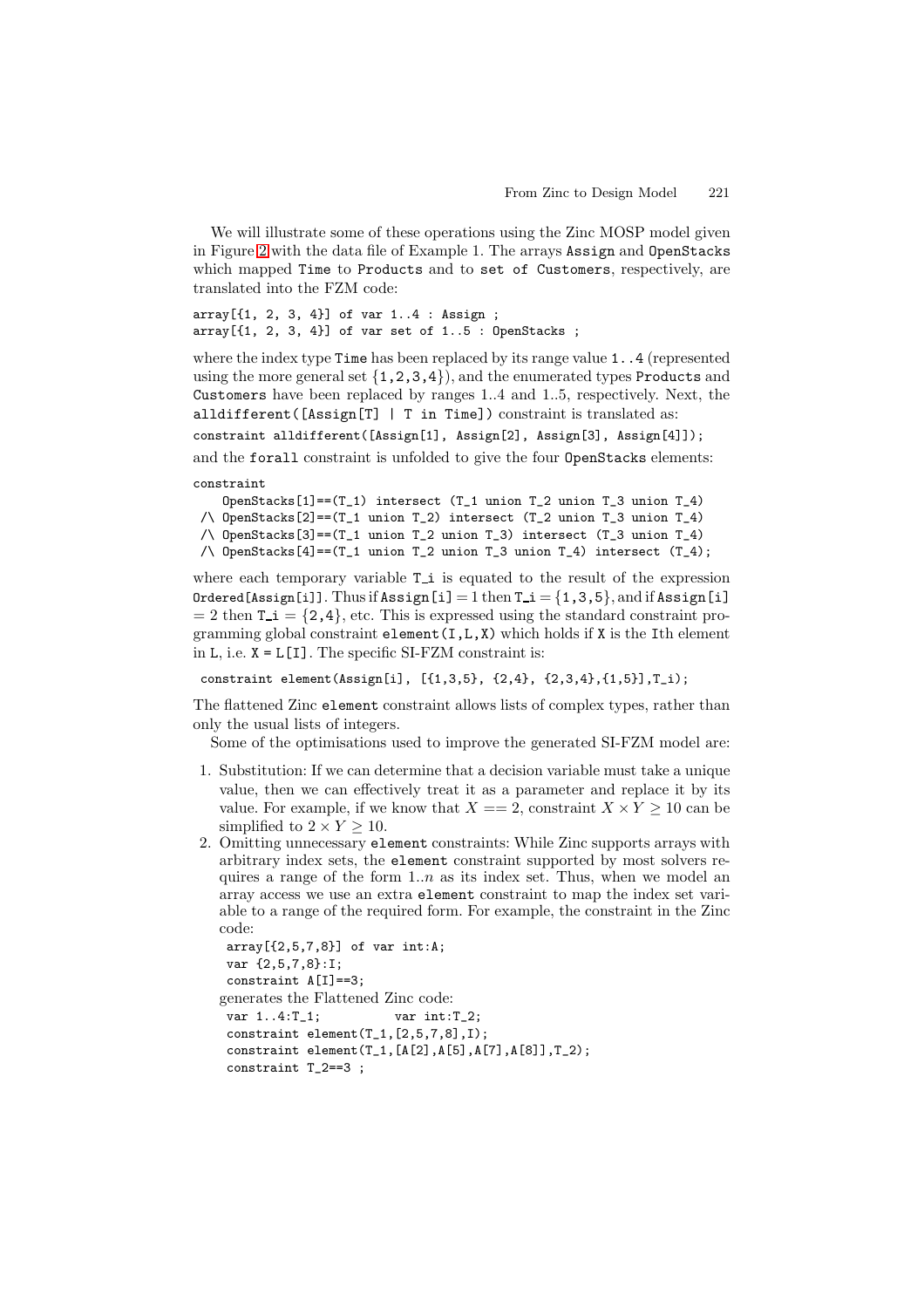However, if the index set of the initial Zinc array is in fact a range, then we can replace the extra element constraint by an offset to the index variable. For instance, if we have  $\arctan[4,5,6,7]$  of var int:B we can substitute B[J] by a new variable T which is constrained by a single element constraint:

constraint element(J-3,[B[4],B[5],B[6],B[7]],T);

3. Simplifying reifications and omitting unnecessary reification: While the naive translation of compound constraints of the form constraint C1  $\land$  C2 is

|  | var bool: B1, B2; |  |  | constraint reify(C1,B1); |  |  |
|--|-------------------|--|--|--------------------------|--|--|
|--|-------------------|--|--|--------------------------|--|--|

constraint reify( $C2$ , $B2$ ); constraint  $B1$  /  $B2$ ;

it is better to produce the simpler code

constraint C1; constraint C2;

which removes the potential overhead of reification and is more efficient, especially for MIP techniques.

One source of inefficiency in Zinc is the current lack of common sub-expression elimination for constraints which appear several times in our models. As a result, multiple element and/or reify constraints are created, instead of reusing the associated variables. We are currently resolving this issue.

# <span id="page-7-0"></span>**4 Model to Model Transformation**

Although the SI-FZM model is much closer to a design model than the original Zinc model, it may still contain constraints and data structures not supported by the intended solver. For example, Zinc supports variable sets of any type. Since current set solvers can support only sets over integer values, variable sets in a Zinc model are transformed to variable sets over integers in the generated SI-FZM. For the many solvers, including most MIP solvers, that do not support sets of integers, integer sets must in turn be converted to some other representation they can handle, such as Boolean arrays. To facilitate this kind of transformation the Zinc implementation supports solver specific rewrite rules that can be used to rewrite the SI-FZM model to a Flattened Zinc model that is much closer to the desired design model. Rewrite rules have the following syntax:

if A then substitute B with C in D where E;

where  $A$  is a conditional statement,  $B$  and  $C$  are two Zinc expressions,  $D$  is a subsection of a Zinc model (declarations, constraints or model) and E is a set of Zinc statements. Whenever A holds, all instances of B are substituted by C in scope  $D$  and the statements in  $E$  are added to the model. The if and where parts are optional.

The formal semantics of our rewrite rules is not yet fully worked out. A key issue is the specification of what can be tested in a conditional statement. In the rules used to date, the conditions have been restricted to tests on Zinc types.

Example 2. Consider the following four rules, which are among those used in our implementation to map a set  $S$  to an array of Boolean variables  $B$ , such that  $B[x] \leftrightarrow x \in S$ .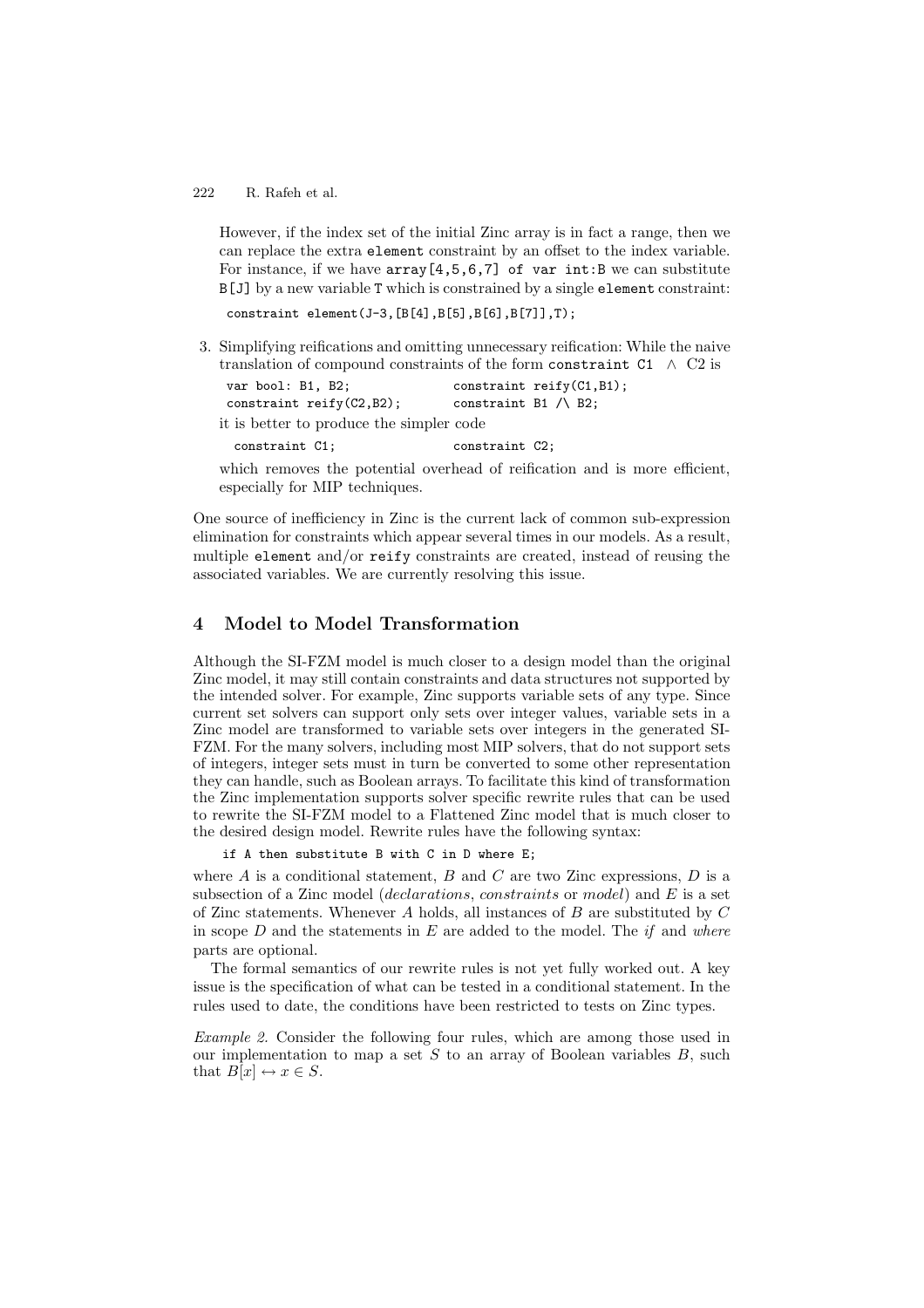```
(1) substitute var set of $T:X with array[domain(X)] of var bool:X
      in declarations;
```
- (2) if typeof(X)==array[\$T] of var bool then substitute (I in X) with (if I in indexset $(X,1)$  then  $X[I]$  else false) in constraints;
- (3) if typeof $(X)$ ==set of \$T then substitute X with Z in constraints where array[\$T] of bool:Z=[I:true| I in X];
- (4) if typeof(L)==list of array[\$T] of var bool then substitute element(I,L,X) with element(I, [extend(L[K],U)|K in 1..length(L)], extend(X,U)) in constraints where  $U = unionall(\{indexset(L[H], 1) | H in 1..length(L)\})$ union indexset(X,1);

and function extend is defined as:

function array[\$T] of var bool: extend(array[\$T] of var bool:B, set of \$T:U)  $=$  [ if J in indexset(B,1) then B[J] else false | J in U]

Rule (1) substitutes in every declaration, any variable set X of some type \$T by a Boolean array, assuming all set constraints can be mapped to equivalent constraints on Boolean arrays. Rule (2) rewrites the set membership expression (I in X) for any X known to be a Boolean array as a result from previous rule, into the expression  $X[I]$ .<sup>1</sup> Zinc keeps track of which expressions have been newly introduced as a result of the mapping. Rule (3) maps the set of values X of some type \$T into a Boolean array Z in which every element I in X is assigned value true. Rule  $(4)$  is used for an element  $(I, L, X)$  constraint in which L was a list of set values that [h](#page-8-0)as been transformed by Rule (3) into a Boolean array. It transforms the constraint into another element constraint whose second argument is a list of Boolean arrays, each defined over the same index set, U. Function extend extends an array of Booleans to a larger index set  $U$ , by adding the Boolean value false for each new index. It returns an array of Booleans over the extended index set  $U$ . The extend function has been used for readability reasons; in the implementation of Rule (4), the function is already unfolded. If we apply the above rules to the following code from the generated SI-FZM for the Open Stack Problem discussed in Section 3:

var set of {1,2,3,4,5} : T\_3; constraint element(Assign[1],[{1,3,5}, {2,4}, {2,3,4}, {1,5}], T\_3);

the SD-FZM would be generated a[s](#page-4-0) follows ( $t$  stands for *true* and  $f$  for  $false$ ):

 $array[{1,2,3,4,5}]$  of var bool : T\_3; constraint element(Assign[1], [[t,f,t,f,t], [f,t,f,t,f],  $[f, t, t, t, f], [t, f, f, f, t], T_3$ ;

<span id="page-8-0"></span> $\overline{1}$  indexset(A, I) returns the index set of the  $I^{th}$  dimension of array A.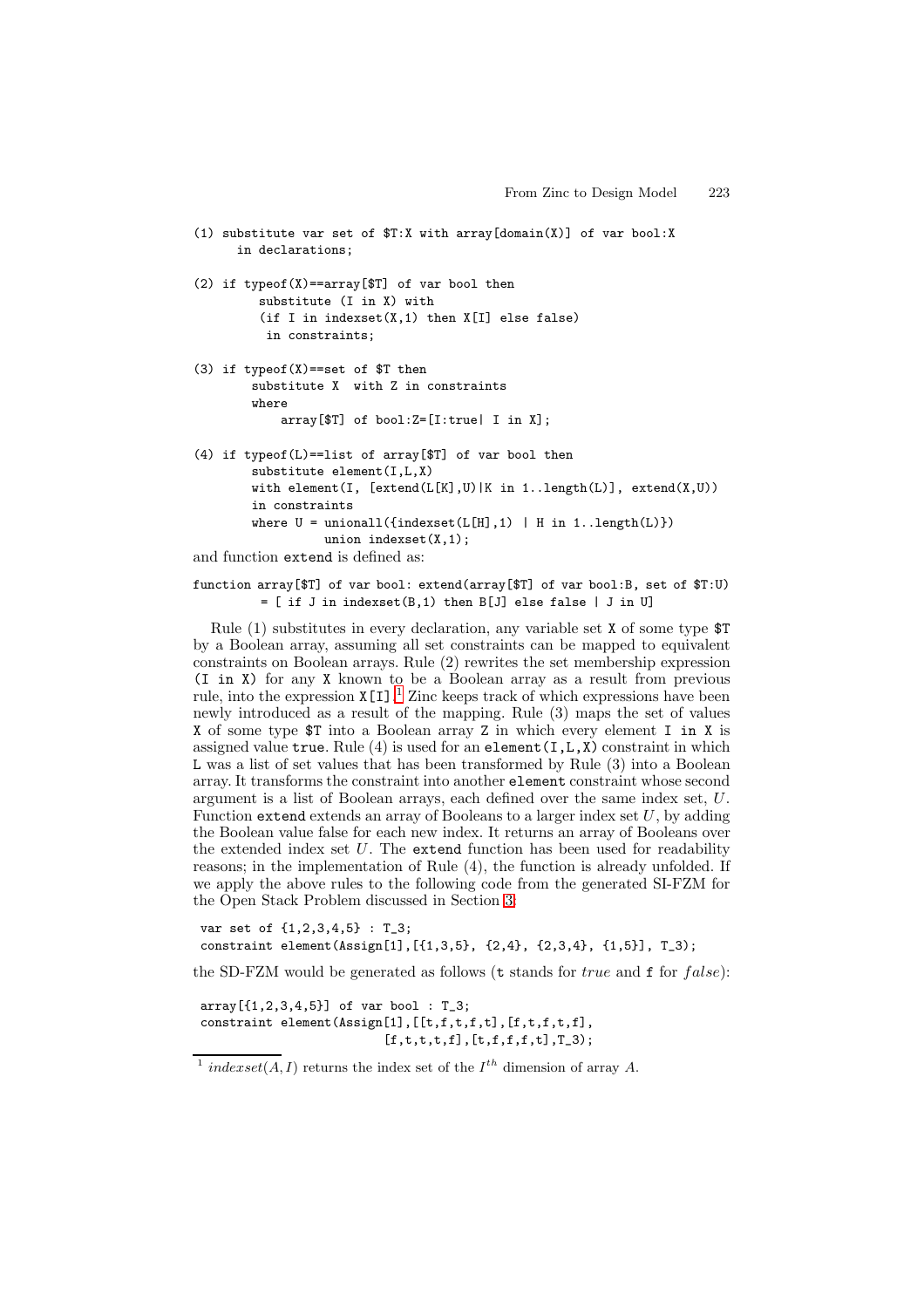First, Rule  $(1)$  changes the definition of  $T_3$  in the declaration section. Then, Rule (3) maps all sets in the constraint into Boolean arrays. Finally, Rule (4) makes the length of all Boolean arrays equivalent by adding *false* for each missing member from set 1..5.

Our current implementation uses 20 rewriting rules of which 16 are used for transforming set constraints to constraints over Boolean arrays, and the remainder are used for implementing suitable versions of max, min, maxlist and minlist constraints in MIP techniques.

# **5 Mapping to Design Models**

<span id="page-9-0"></span>The primary focus of this paper is to investigate whether the high-level modelling language Zinc can provide solver and technique independent modelling. To do so, we must demonstrate that it is possible to map SI-FZM to design models using different solving techniques, and that the resulting design models do not suffer substantial overhead as compared to equivalent design models written by hand. To investigate this we have implemented mappings from SI-FZM to three very different design models.

For practical reasons all three design models were implemented using the ECLiPSe system [1]. We see no apparent reason why the choice of system should impact our experiments concerning the mapping overhead.

**Mapping to CP:** The SI-FZM constraints are mapped to finite domain propagation constraint[s. A](#page-14-10) simple complete tree search using variable labeling is added, and the CP system solves the problem using search and propagation. Standard CP propagation solvers typically support the SI-FZM constraints such as reify,  $>=$ ,  $=$   $\text{etc.}$  Specifically, we have used the ECLiPSe solvers ic, ic\_sets, ic global and, to support search and optimisation, the ECLiPSE branch and bound library.

We extended these libraries to provide comparison operators on compound data objects by generating a new constraint for each comparison operator and type. For example, the constraint  $[a1,a2]$  =<  $[b1,b2]$  effectively generates

 $(a1 < b1)$   $\setminus$   $((a1=b1)$   $\setminus$   $(a2 = < b2))$ 

We also implemented a more general element constraint since, like most CP systems, ECLiPSe provides only a restricted form of element constraint which requires the list argument to be a ground list of integers. This more general version of element delays evaluation until two of its arguments are fixed.

**Mapping to MIP:** The SI-FZM constraints are mapped to integer and linear numeric constraints, and the problem is solved using standard MIP branch and bound search. This mapping is considerably more complex because the class of constraints handled by MIP is much more restricted.

Set constraints are mapped to Boolean constraints, which are in turn mapped to constraints over binary integer variables as detailed in Section 4. The remaining SI-FZM constraints are handled by specific translations.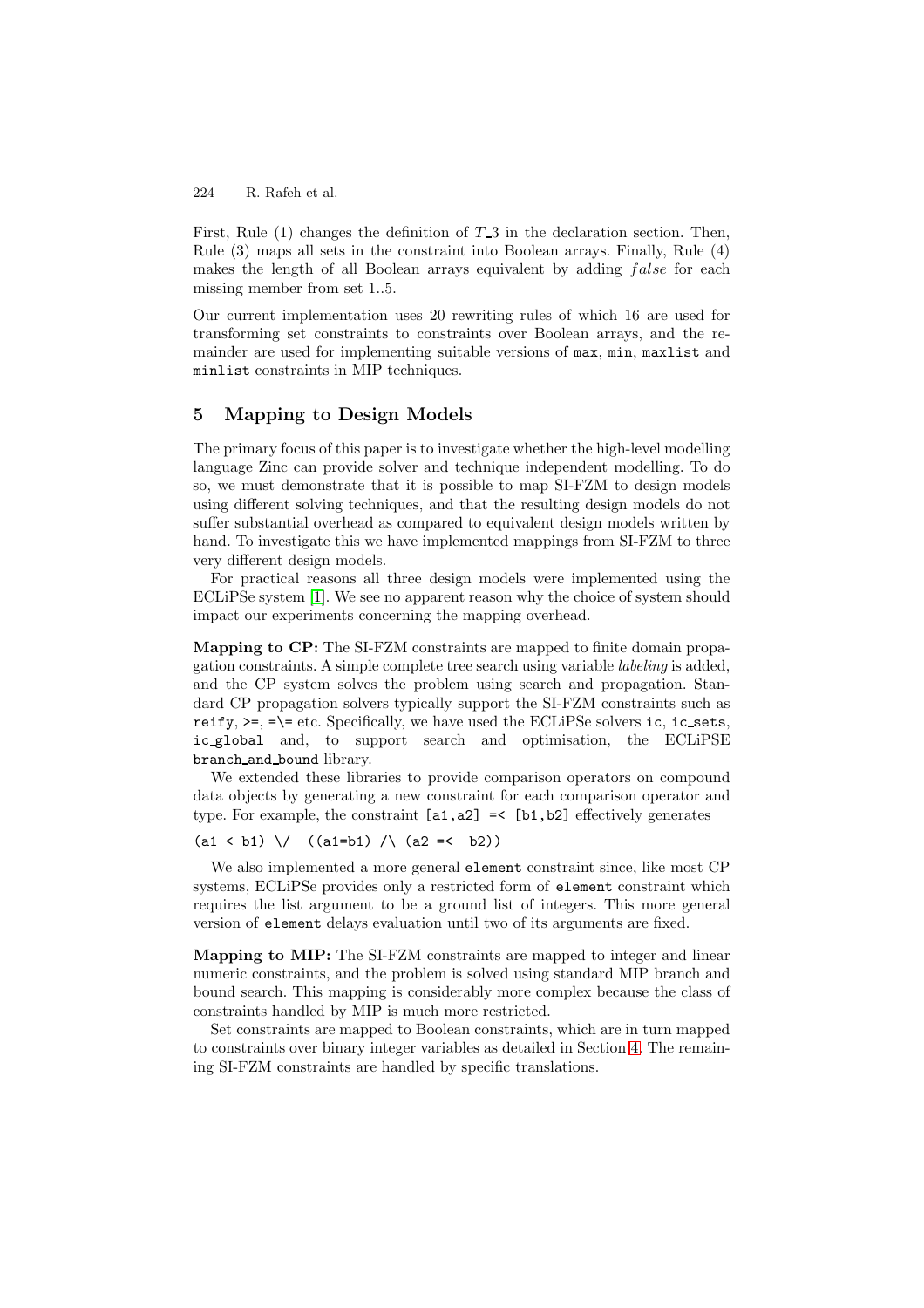Reified constraints are translated using the  $Big M$  technique [14]. For instance, if we assume  $X$  and  $Y$  are numeric variables and  $B$  is a binary integer variable, we model  $reify(X \leq Y, B)$  by the inequalities

$$
X + B \times M \le Y + M \wedge X + M \ge Y + (1 - B) \times M + \epsilon
$$

where M is a big number and  $\epsilon$  a small number. If B becomes 0, the first constraint is relaxed while the second constraint forces  $X$  to be greater than  $Y$ . Otherwise, if  $B$  becomes 1, the first constraint forces  $X$  to be less than or equal to Y while the second constraint is relaxed.

Some global constraints, such as alldifferent have a standard mapping to MIP, as introduced in [11]. More novel and interesting is the mapping of the element constraint. For efficiency the translation depends on how the arguments of the constraint  $element(I, L, X)$  are instantiated.

- $I$  is instantiated to [the](#page-14-12) value *i*: the translator impose an equality constraint between X and the  $i^{th}$  element of L.
- $-I$  and X are ground: the translator finds the set of positions  $S = \{i : L[i] = I\}$  $X$ . The constraint is then translated as var S : I.
- **–** Only L is ground: We associate a binary integer variable with each member of L. For each member Y, if  $X = Y$ , its associated binary variable becomes 1, otherwise 0. Assuming  $L = [a_1, a_2, ..., a_n]$ , the constraint element  $(I, L, X)$ is converted to the following constraints:

 $(b_1, b_2, ..., b_n :: 0..1, \, integers([b_1, b_2, ..., b_n]), \, \sum_{i=1}^n b_i = 1,$ 

$$
I = \sum_{i=1}^{n} i \times b_i, \ X = \sum_{i=1}^{n} a_i \times b_i
$$

The first constraint restricts the range of each variable  $b_i$  to 0..1, the second enforces integrality, so  $b_i \in \{0, 1\}$ , and the third checks that only one of the n binary variables is non-zero. On the next line, the fourth and fifth constraints establish the relationship between binary variables and  $I$  and  $X$ , respectively.

**–** Otherwise, in the case that L is not completely ground we use the above translation except that for each non-ground  $a_i$ , instead of generating the constraint  $X = \sum_{i=1}^{n} a_i \times b_i$  we generate the two constraints:  $X - M \leq$  $a_i - M.b_i$ ,  $X + M \ge a_i + M.b_i$ , where M is a sufficiently large number. These behave like the Big M technique used for handling reification.

**Mapping to local search solver:** The final mapping uses a form of local search. Annotations on the constraints in the original Zinc model guide which constraints are enforced, i.e. hard, and which are handled by using a penalty in an automatically generated objective function, i.e. treated as soft.

The local search algorithm used for the experiments described in the next section is a hill-climber, with a tabu facility to prevent cycling on a plateau. The algorithm selects a variable in conflict, if there is one, and otherwise any variable. The value of the variable is changed and the algorithm then completes the move by changing any other variable values that are required by the hard constraints. The completion is greedy in the sense that each choice of variable and new value generates only one move. The neighbourhood search first considers integer variables generated from Zinc model variables, and then set variables, generated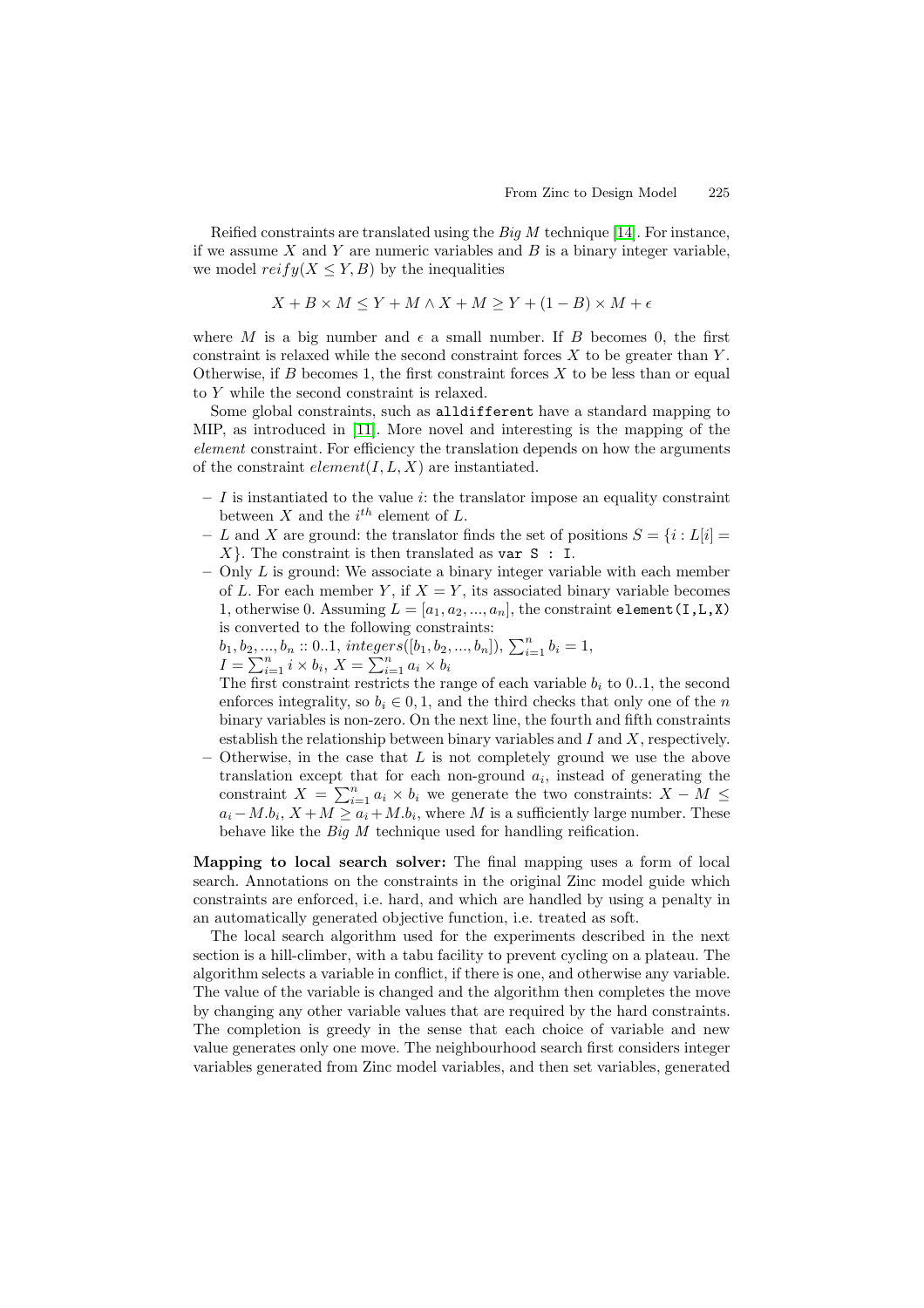| Problem Name          |       | Model Size   |       | Generated Model Size |                                                         |        | Mapping Time (sec) |        |  |
|-----------------------|-------|--------------|-------|----------------------|---------------------------------------------------------|--------|--------------------|--------|--|
|                       |       |              |       |                      | Zinc ECLiPSeSSI-FZM SD-FZM ECLIPSeSI-FZM SD-FZM ECLIPSe |        |                    |        |  |
| Golfers (sets)        | 273/5 |              | 1082  | 10706                | 65720/2492 20.119                                       |        | 31.262             | 34.143 |  |
| Golfers (arrays)      | 269/5 | 1111/5       | 67451 | 43684                | 17178/485                                               | 0.1    | 0.475              | 0.55   |  |
| Job-Shop              |       | 514/3 1021/5 | 9980  | 9980                 | 16634/574                                               | 1.564  | 1.589              | 1.673  |  |
| Knapsack              | 326/1 | 564/3        | 896   | 589                  | 1181/2                                                  | 0.2060 | 0.2220             | 0.2250 |  |
| Stable-Marriage 527/4 |       | 955/4        | 16064 | 16064                | 24604/672                                               | 0.4770 | 2.3280             | 2.4330 |  |
| Queens                | 88/3  | 308/3        | 81    | 81                   | 245/3                                                   | 0.047  | 0.047              | 0.047  |  |
| Open-stacks           | 264/2 | 723/5        | 5240  | 29649                | 5104/981                                                | 0.1530 | 1.1070             | 1.4250 |  |
| Perfect-squares       | 322/3 | 630/6        | 23446 | 23368                | 43289/231                                               | 1.578  | 1.644              | 1.933  |  |
| Production            | 173/2 | 367/3        | 173   | 173                  | 173/6                                                   | 0.4190 | 0.4250             | 0.4480 |  |

**Table 1.** Zinc Mapping Statistics

from Zinc set variables. Auxiliary variables, introduced during the mapping, are automatically updated by the local search, via the introduced hard constraints that relate them to the original variables.

### **6 Evaluation**

<span id="page-11-0"></span>Our primary motivation for developing Zinc was to validate the idea of a highlevel modelling language which is solver and technique independent. Therefore, our evaluation aims at demonstrating two things. First, that it is possible to map Zinc models to design models using different solving techniques. And second, that the resulting design model does not suffer substantial overhead when compared to an equivalent design model written by hand To achieve this, we used as benchmarks the Zinc model for the MOSP problem (9 customers, 7 products) given in Figure 1, and models for the following well known problems:

- **–** Perfect Squares (7x7, 14 squares) because of its use of disjunction
- **–** Queens (18 queenss) it spawns a large number of constraints.
- **–** Knapsack (30 objects, 50%fit) it has sets with multiple constraints on them.
- **–** Stable Mar[ria](#page-3-1)ge (8 pairs) it uses arrays with variable indices.
- **–** Social Golfers (6 players, 3 groups, 3 weeks) it uses sets of sets.
- **–** Social Golfers (flat sets) to reveal the cost of supporting sets of sets.
- **–** Job Shop (4 jobs, 3 machines) it uses many modelling features of Zinc.
- **–** Production (3 products, 2 resources) it involves continuous variables.

Our prototype implements the full syntax of Zinc. It is written in Mercury with a Yacc generated parser and flex generated lexical analyser. It is about twelve thousand lines of Mercury code, and five thousand lines of C. Experiments were performed on a 3GHz Pentium 4 with 1Gb memory on Fedora.

Table 1 gives statistics on the mapping using MIP techniques. The results for the other two mappings are similar, just a little bit smaller because MIP techniques cannot support high-level constraints and must be mapped to simpler ones. The first five columns give the size of the models as number of "tokens" /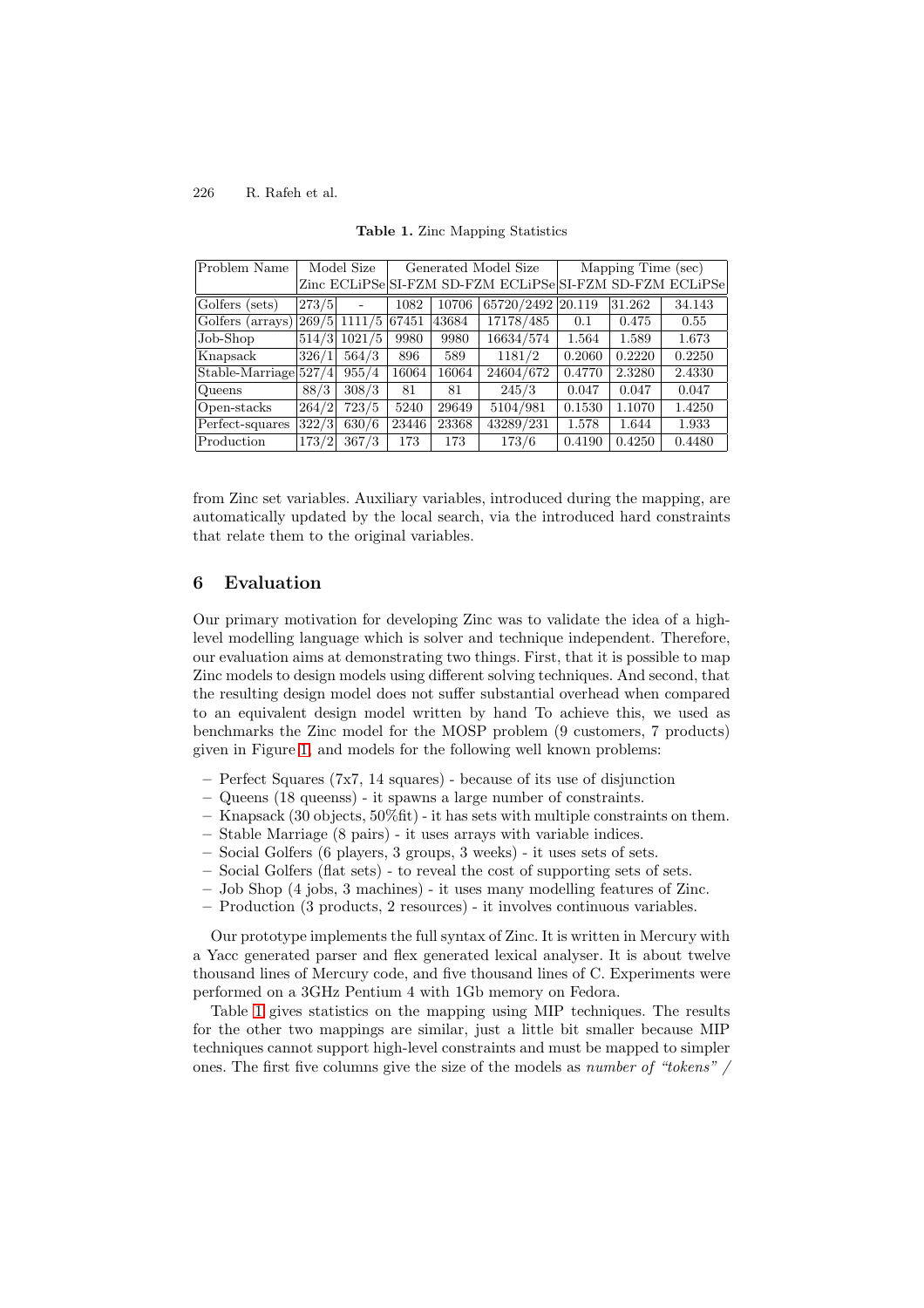number of constraints for the original Zinc model (in addition to the data file), the direct ECLiPSe program, and the generated SI-FZM, SD-FZM and ECLiPSe model, respectively. The last three give the time in seconds taken to generate the SI-FZM, SD-FZM and ECLiPSe model, respectively. Note that we do not give a model written directly in ECLiPSe for Golfers (sets), since it is not naturally expressible in ECLiPSe.

The Zinc model is consistently substantially smaller than the model written directly in ECLiPSe. The SI-FZM and generated ECLiPSe code is orders of magnitude larger than both the Zinc model and the direct ECLiPSe model. This is to be expected and reflects the flattening of high-level iteration constraints. Thus, the size is proportional to the number of constraints sent to the solver rather than to the number of constraints in the original model. The time to generate the ECLiPSe design model from the Zinc model is small, no more than a few seconds, for all mappings and examples, except for Golfers (sets), due to the number of set-related constraints generated, which grows exponentially. We are currently studying how to tackle this issue.

Our second experiment aimed at determining if the ECLiPSe code generated from the Zinc model had a substantial overhead as compared to an equivalent model written directly in ECLiPSe. Thus, we compared their execution times for all three design models: Constraint Programming (CP), Local Search (LS) and MIP. Table 2 shows the execution time in seconds for all programs when finding the first solution.

One possible confounding factor is the choice of search strategy. Clearly, this can greatly effect the performance of the design model. Since we are only interested on the [rel](#page-12-0)ative performance of the two models, we ensured (as far as possible) that the direct ECLiPSe model used the same search strategy as that in the generated model. This is the reason behind the differences in the execution time for the two MIP models for Queens and Perfect Squares which, despite our efforts, perform different searches and return different solutions. Note that there were three problems whose structure was too complex to be solved with reasonable efficiency with our generic "blind" local search algorithm. These are indicated as "-" in the table.

<span id="page-12-0"></span>

| Problem Name      | CP Model |        | MIP Model                                            |          | LS Model |        |
|-------------------|----------|--------|------------------------------------------------------|----------|----------|--------|
| (cpu secs)        |          |        | Direct Generated  Direct Generated  Direct Generated |          |          |        |
| Golfers<br>(sets) |          | 0.343  |                                                      | 1.34     |          | 0.156  |
| Golfers (arrays)  | 0.031    | 0.0    | 0.172                                                | 0.266    | 0.0      | 0.0    |
| Job-Shop          | 0.094    | 0.109  | 4.125                                                | 3.218    | 0.375    | 0.39   |
| Knapsack          | 22.828   | 22.675 | 0.00                                                 | 0.00     | 0.797    | 0.828  |
| Stable-Marriage   | 0.031    | 0.031  | 3.391                                                | 3.047    |          |        |
| Queens            | 4.125    | 4.109  | 8.64                                                 | 24.094   | 11.61    | 11.641 |
| Open-stacks       | 1.547    | 1.843  | 1890.797                                             | 1971.688 | 0.94     | 0.95   |
| Perfect-squares   | 0.031    | 0.031  | 3.469                                                | 1.5      |          |        |
| Production        | 33.328   | 33.188 | 0.00                                                 | 0.00     |          |        |

**Table 2.** Comparing the execution times for the direct and mapped programs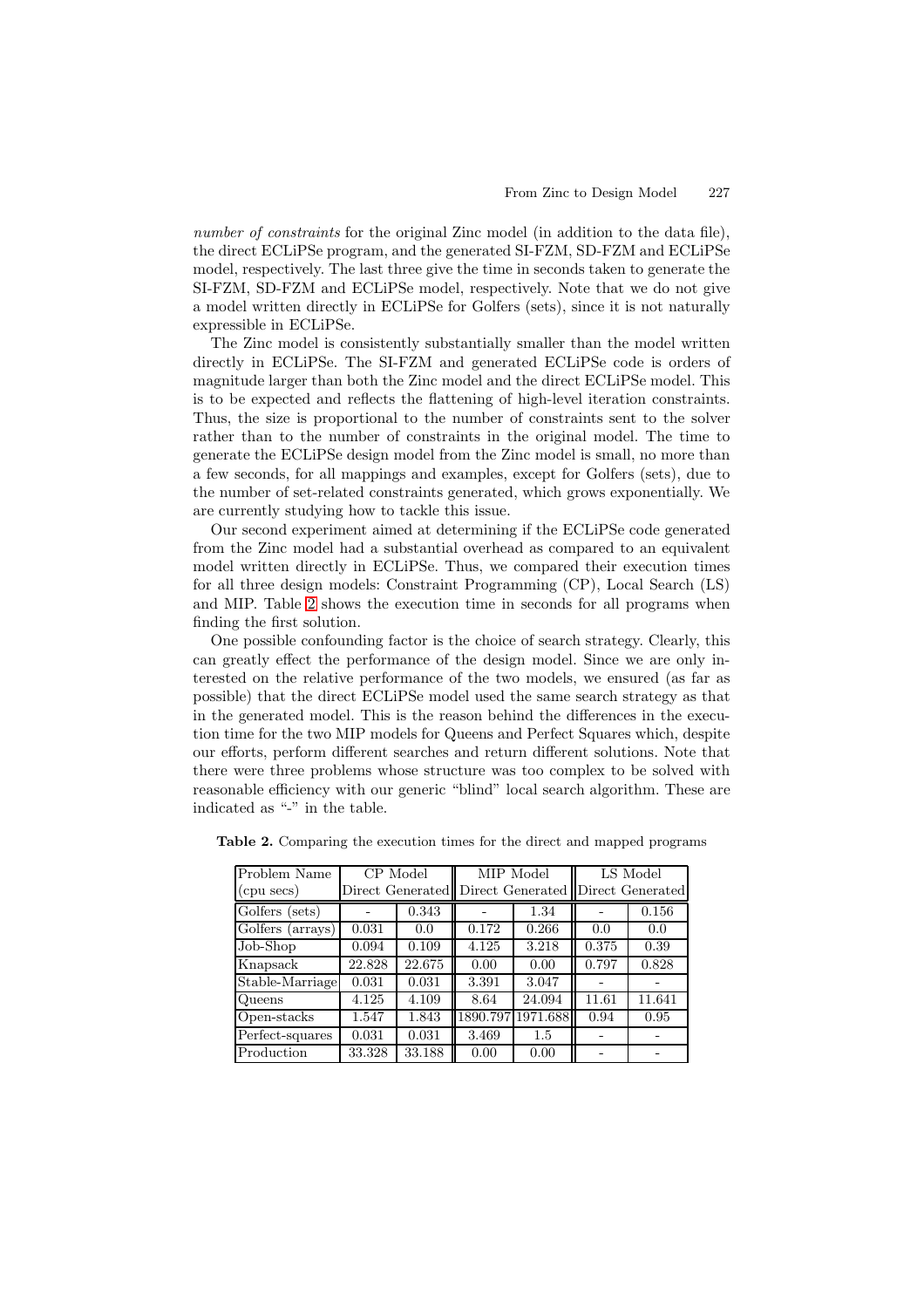Table 2 shows no significant difference in execution time between the design model written directly in ECLiPSe and that generated from the Zinc model. This is true for all the design models: CP, LS and MIP. This preliminary evidence encourages our pursuit of a high level, solver independent modelling languag[e.](#page-12-0)

### **7 Conclusion**

We have presented the implementation of the first prototype of the modelling language Zinc. Unlike virtually all other modelling languages, a Zinc model can be mapped into design models that utilize different solving techniques such as local search, tree-search with propagation based solvers, or MIP techniques. A core feature of the Zinc implementation supporting such solver and techniqueindependent modelling is the use of an intermediate language called Flattened Zinc. Furthermore, the Zinc implementation provides a rewrite rule based model to model transformation facility to allow the implementers to map the Flattened Zinc model into one that is closer to the desired technique/solver.

We have compared a number of standard benchmarks written in Zinc and written in ECLiPSe. The Zinc models are considerably more concise and arguably more high-level and easier to understand. The ECLiPSe model automatically generated from Zinc (via FZM) has similar performance to an equivalent program written in ECLiPSe, assuming the same search method is used for all three mappings. This provides strong support for the hypothesis that it is possible to generate reasonably efficient design models from Zinc, and so allow Zinc modellers to readily experiment with different solving techniques. For instance, it is clear from our experiments that for the Knapsack and Production benchmarks MIP is the better technique, while for the others the CP propagation solver is the best. In the future, we plan to experiment with hybrid techniques.

Zinc has been developed as part of the G12 project and is intended to be its modelling language. Currently, mappings from Zinc to the three different design models have been crafted in Mercury with some transformations using rewrite rules. Besides the ECLiPSe platform, Zinc models will also be mapped down to Mercury itself [12]. In the longer term, we plan to use a specialised term rewriting language (Cadmium [2]) to implement the mappings from Zinc to Flattened Zinc along with model-transformations.

An important component of the mapping from conceptual to decision model is specification [of](#page-14-13) the search. Currently, our implementation uses a naive search procedure, but user-[co](#page-14-14)ntrolled search is vital for scalable performance on real problems. Specification of search is deliberately not part of the Zinc language, since we believe this should not be part of the conceptual model. However, search is often naturally specified in terms of the variables and entities occurring in the decision model, so it seems sensible to allow the search component to be written in a Zinc-like language annotating the Zinc model. The inability to specify problem specific search is almost certainly the reason that the local search mapping was not competitive. We are currently exploring this.